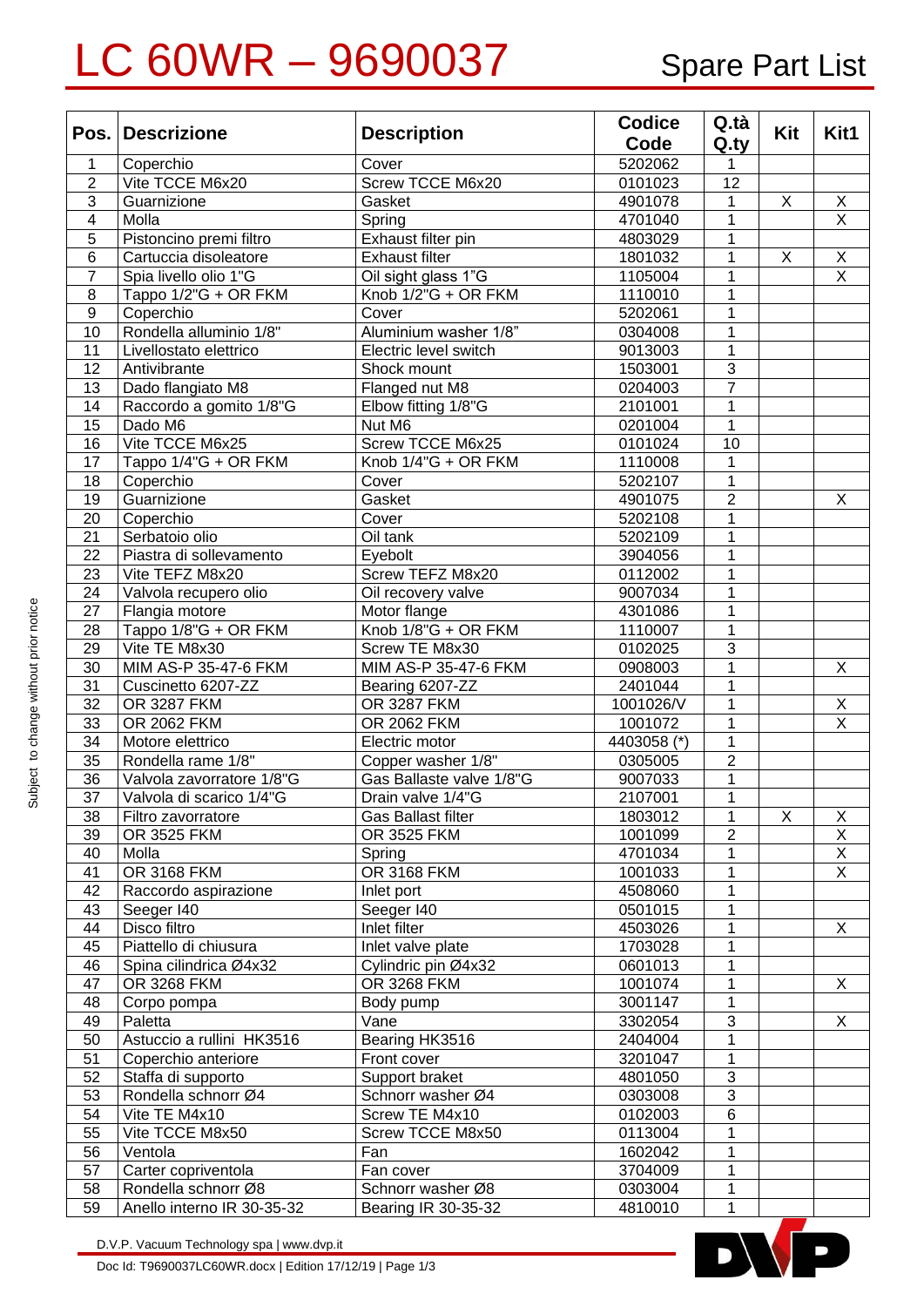## LC 60WR - 9690037 Spare Part List

| 60 | MIM AS-P 35-47-6 FKM            | MIM AS-P 35-47-6 FKM          | 0908003 |                | X |
|----|---------------------------------|-------------------------------|---------|----------------|---|
| 61 | Supporto ventola                | Fan guard rest                | 4801051 |                |   |
| 62 | Rotore                          | Rotor                         | 3102028 |                |   |
| 63 | Raccordo lubrificazione         | Oil fitting                   | 2106101 | 2              |   |
| 64 | Tubo lubrificazione             | Oil pipe                      | 5003060 |                |   |
| 65 | Prigioniero                     | Tie-rod                       | 0402002 | 4              |   |
| 66 | Guarnizione                     | Gasket                        | 4901077 | 1              | X |
| 67 | Otturatore lamellare            | Obturator                     | 4604053 | 4              | X |
| 68 | Contrasto otturatore            | Valve rest                    | 4604051 |                |   |
| 69 | Vite TCCE M5x6                  | <b>Screw TCCE M5x6</b>        | 0101066 | $\overline{2}$ |   |
| 70 | Guarnizione                     | Gasket                        | 4901078 |                | X |
| 71 | Raccordo riduzione 1/2"G-1/4"G  | Riduction fitting 1/2"G-1/4"G | 2001025 |                |   |
| 72 | Tirante                         | Tie-rod                       | 4110029 | 4              |   |
| 73 | <b>OR 153 FKM</b>               | <b>OR 153 FKM</b>             | 1001095 | 2              | X |
| 74 | Tubo in vetro PIREX             | PIREX glass pipe              | 5503002 |                |   |
| 75 | Coperchio indicatore di livello | Oil sight glass cover         | 3505002 |                |   |
| 76 | Raccordo rapido 1/8"G-Ø6        | Push-In fitting 1/8"G-Ø6      | 2106102 |                |   |

(\*) In base alla tensione di funzionamento Depending on the operating voltage of potrebbe subire delle variazioni

del motore elettrico il codice tecnico the electric motor, the technical code may change